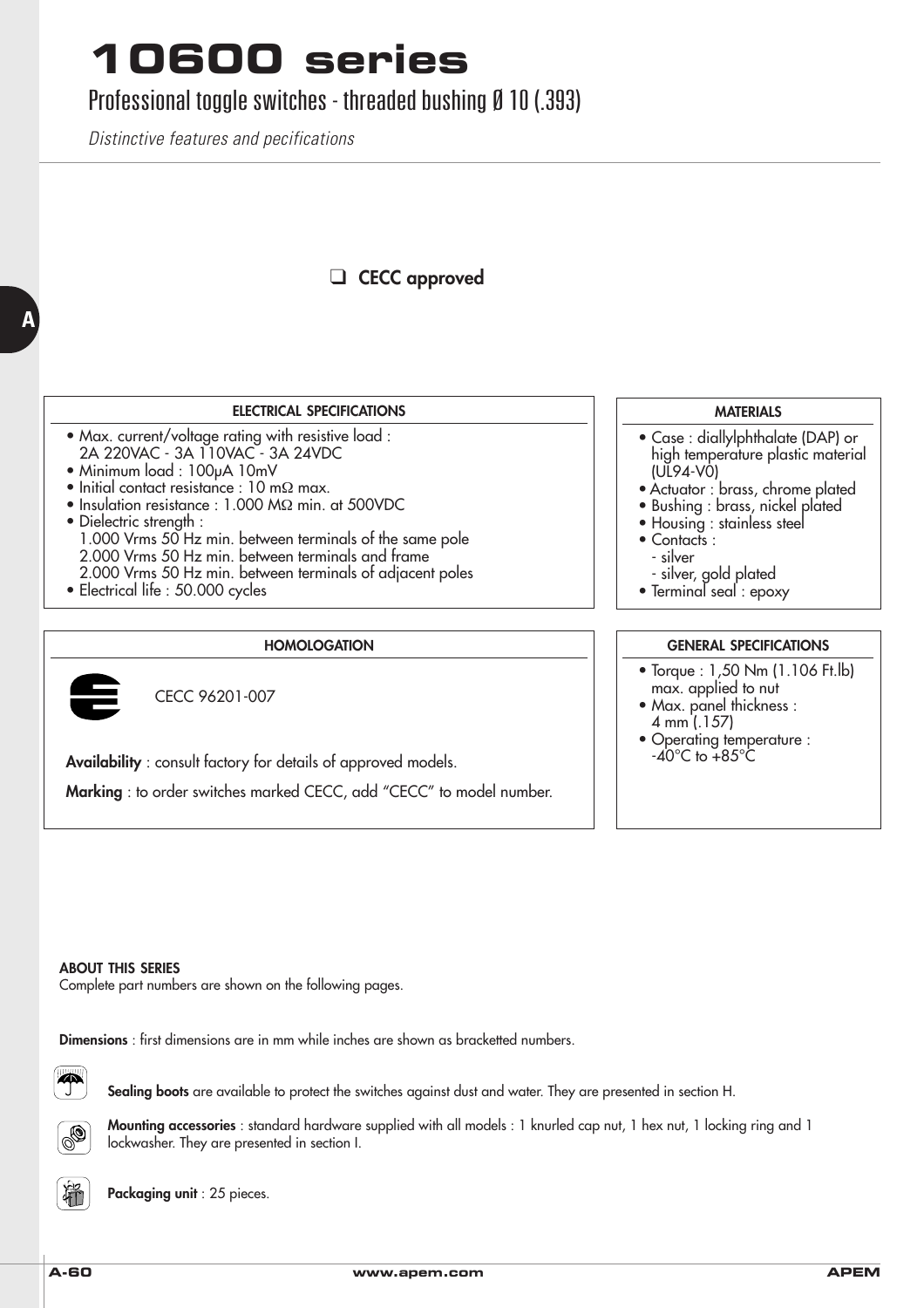## **10600 series**

### Professional toggle switches - threaded bushing Ø 10 (.393)



| 2 positions - single pole |                                                                                                                              | Keyway                                                                                                                                                                                                                                                                                                                                                                                                                                                                                                                                  |
|---------------------------|------------------------------------------------------------------------------------------------------------------------------|-----------------------------------------------------------------------------------------------------------------------------------------------------------------------------------------------------------------------------------------------------------------------------------------------------------------------------------------------------------------------------------------------------------------------------------------------------------------------------------------------------------------------------------------|
|                           | Silver contacts<br>106362103<br>106322103<br>Gold plated silver contacts<br>106361175<br>106321175                           | $4.00$<br>(.157)<br>$11.00$<br>$(.433)$<br>$3.70$<br>(.145)<br>$\parallel$<br>$1 - 3$<br>$1 - 2$<br>$0.50$<br>$0.19$<br>$13.20$<br>$-519$<br>$\mathbf{I}$<br>(0.80)<br>$\begin{array}{c} 8.50 \\ (-334) \end{array}$<br>$7.00$<br>(.275)<br>$\begin{array}{c} 11.00 \\ (0.433) \end{array}$<br>∕ Ø14.00<br>∴551 DIA)<br>ON<br>ON<br>ON<br><b>MOM</b><br>Ø10.00 X 0.75 SI<br>(.393 DIA X 0.75 IS)<br>04.00<br>157 DIA)<br>ON<br>ON<br>ON<br><b>MOM</b><br>EPOXY                                                                          |
| 2 positions - double pole |                                                                                                                              | Keyway                                                                                                                                                                                                                                                                                                                                                                                                                                                                                                                                  |
|                           | Silver contacts<br>106462103<br>106422103<br>Gold plated silver contacts<br>106461175<br>106421175                           | $4.00$<br>(.157)<br>$11.00$<br>$(.433)$<br>$3.70$<br>(.145)<br>Ш<br>$2 - 3$<br>$2 - 1$<br>56<br>68<br>$5 - 4$<br>$5 - 6$<br>$\frac{13.20}{519}$<br>$\mathbf{H}$<br>(0.80)<br>$8.50$<br>$(.334)$<br>7014.00<br>(.551 DIA)<br>$11.00$<br>$(.433)$<br>$12.00$<br>(.472)<br>ON<br>ON<br>Ø10.00 X 0.75 SI<br>(393 DIA X 0.75 IS)<br>ON<br><b>MOM</b><br>$rac{60}{100}$<br>$rac{26}{9}$<br>$\frac{84}{157}$<br>ON<br>ON<br>EPOXY<br>ON<br><b>MOM</b>                                                                                          |
| 3 positions - single pole |                                                                                                                              | $\blacktriangleright$ Keyway                                                                                                                                                                                                                                                                                                                                                                                                                                                                                                            |
|                           | Silver contacts<br>106392103<br>106372103<br>106382103<br>Gold plated silver contacts<br>106391175<br>106371175<br>106381175 | $4.00$<br>(.157)<br>$11.00$<br>$(.433)$<br>$3.70$<br>(.145)<br>$\ensuremath{\mathsf{III}}\xspace$<br>$\ $<br>J.<br>$2 - 3$<br>$2-1$<br>င္တစ္ခ<br>(3.20)<br>II24<br>$\mathbf{H}$<br>(0.80)<br>$7.00$<br>(.275)<br>$11.00$<br>$(.433)$<br>$\begin{array}{c} 8.50 \\ (-334) \end{array}$<br>/ Ø14.00<br>(.551 DIA)<br>OFF<br>ON<br>ON<br>MOM OFF MOM<br>OFF MOM<br>ON<br>Ø10.00 X 0.75 SI<br>(.393 DIA X 0.75 IS)<br>$\frac{8}{20}$<br>$\frac{1,80}{0,70}$<br>$\frac{84}{157}$<br>OFF<br>ON<br>ON<br>EPOXY<br>MOM OFF MOM<br>ON<br>OFF MOM |